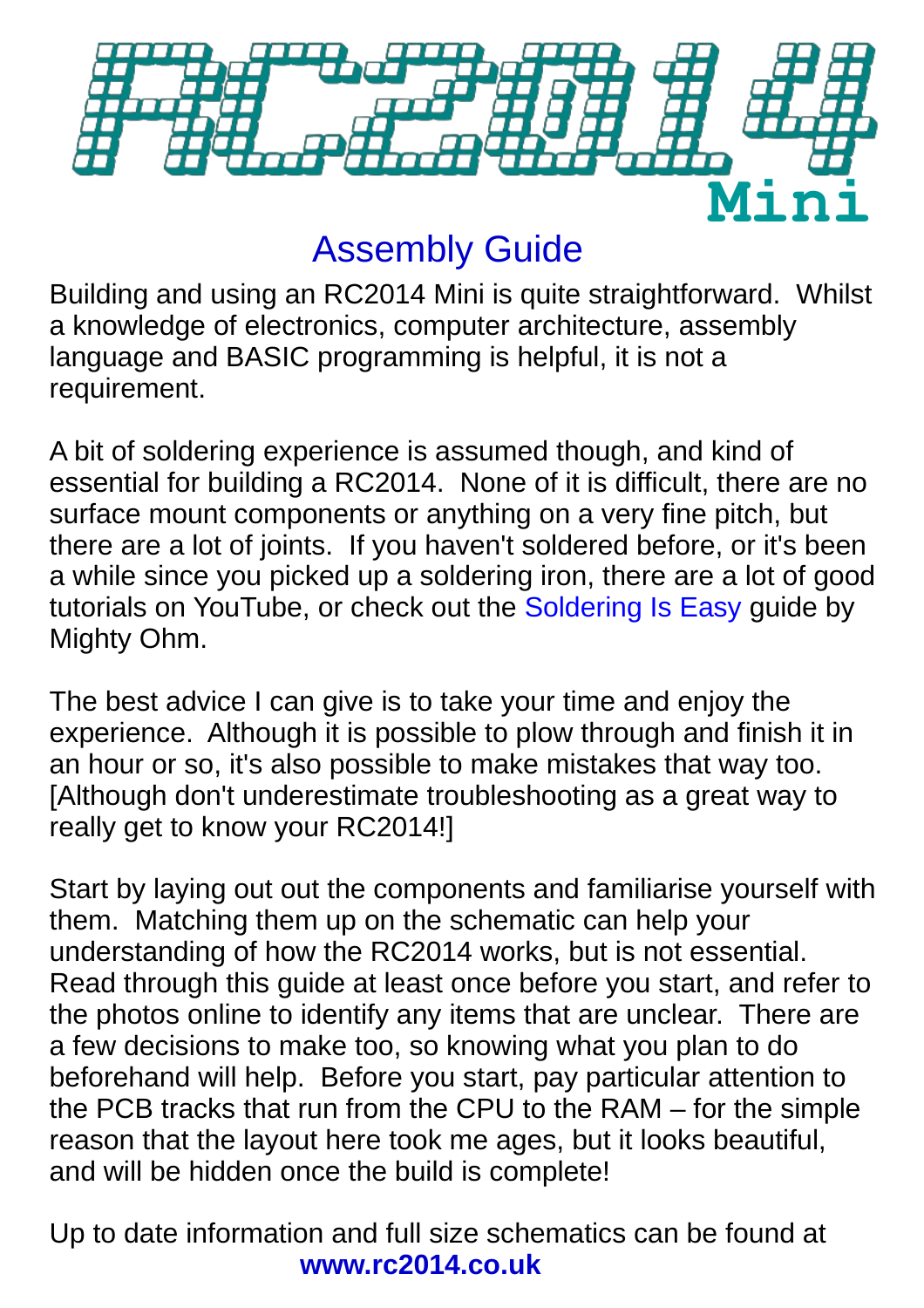

### **Overview**

- Start by fitting the IC sockets. There is a notch at the one end to identify which way around the IC goes
- Fit the crystal slightly above the PCB so nothing shorts out
- 6 100nf capacitors go where indicated
- 2 22pf capacitors go either side of the crystal
- Fit the resistors where indicated
- Use the offcuts from the resistor leads to solder links where indicated
- If you plan on using the Universal Micro Keyboard, fit the 6 pin female header. If not, you can leave this out
- If you plan on connecting to an FTDI lead, connect the 6 pin right-angle header (angled outwards!) and 2 pin right angle header on the left hand side
- Fit the 4 3 pin headers for ROM selection and keyboard selection
- Fit the reset button and power socket on right hand side
- You have a choice of 3 expansion headers (straight, angled and female), which have their own advantages for connecting to backplane or other Modules. If you don't know which you need, leave this off for now.
- If you will be fitting a Raspberry Pi Zero, fit the 20x2 header on the underside
- To fit the ICs, the pins will need to be bent in slightly. Grasp the chip firmly by the ends and push the pins gently against your tabletop
- The keyboard jumper can be set to Pi or Serial. If set to serial, the RC2014 will accept characters from either the FTDI or Universal Micro Keyboard. If set to Pi, it will accept them from the Raspberry Pi Zero
- There are 8 banks of 8k on the ROM. Only the first bank is used, and this is selected by putting all the ROM jumpers to 0. You can add other images to the ROM with an EPROM programmer and select those by changing the jumpers.
- An FTDI cable should be connected as shown. If you are powering the RC2014 Mini from this, the 5v FTDI jumper should be fitted.
- If you are not powering the RC2014 Mini from FTDI, use the USB to Barrel Jack cable to power the RC2014. Any USB adapter of 500ma or over will be fine.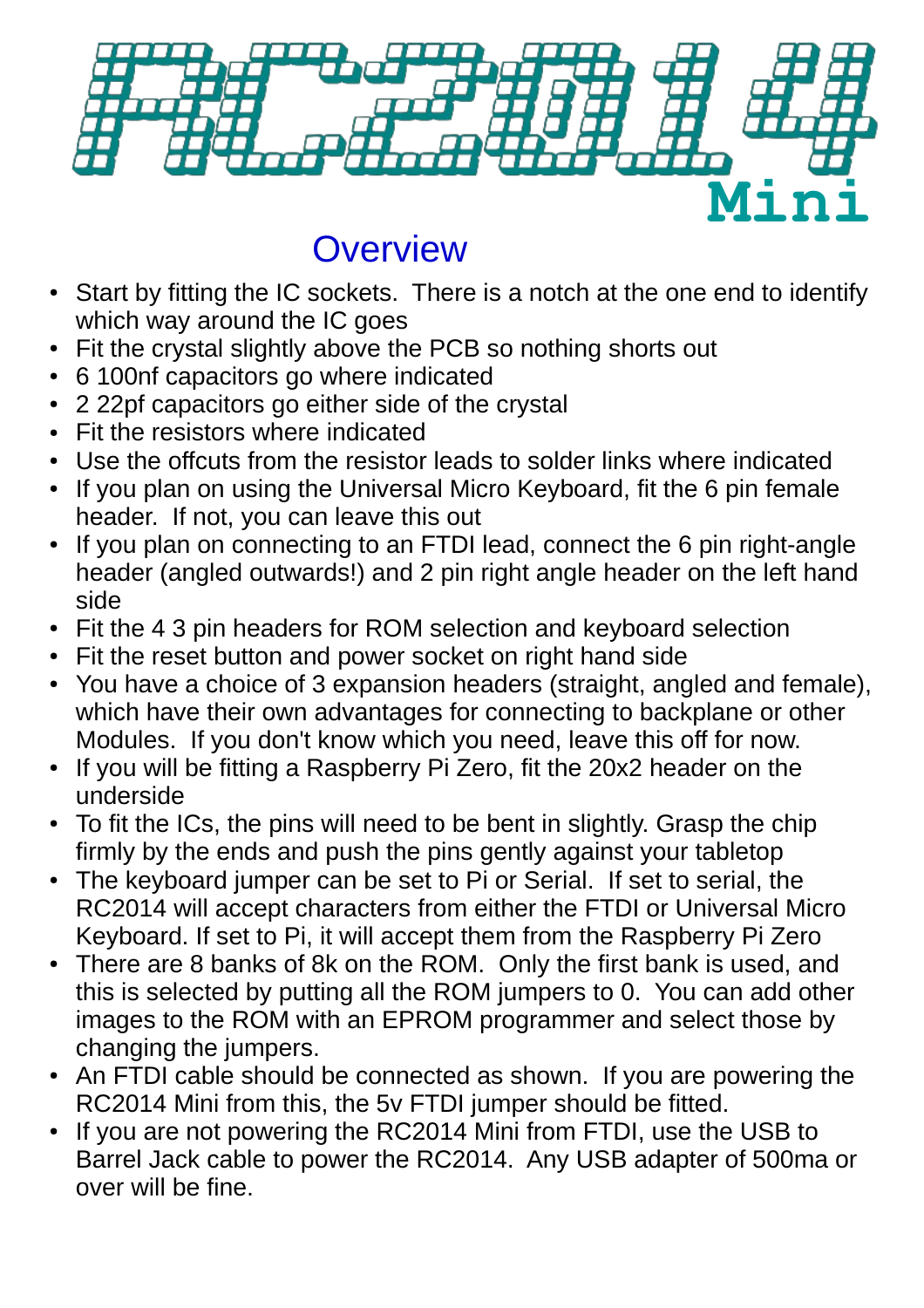

#### Start by fitting the IC Sockets, paying attention to the orientation notch



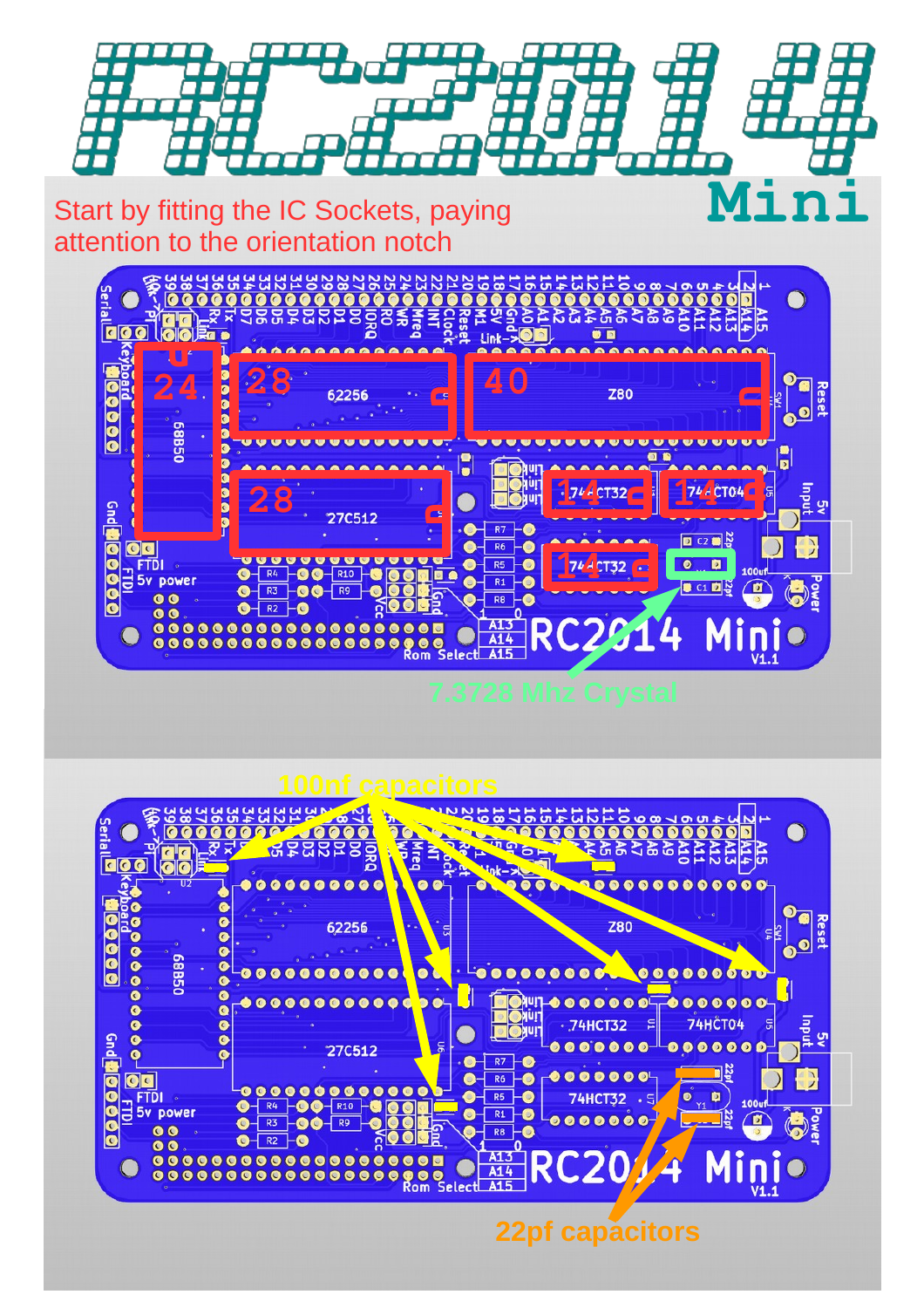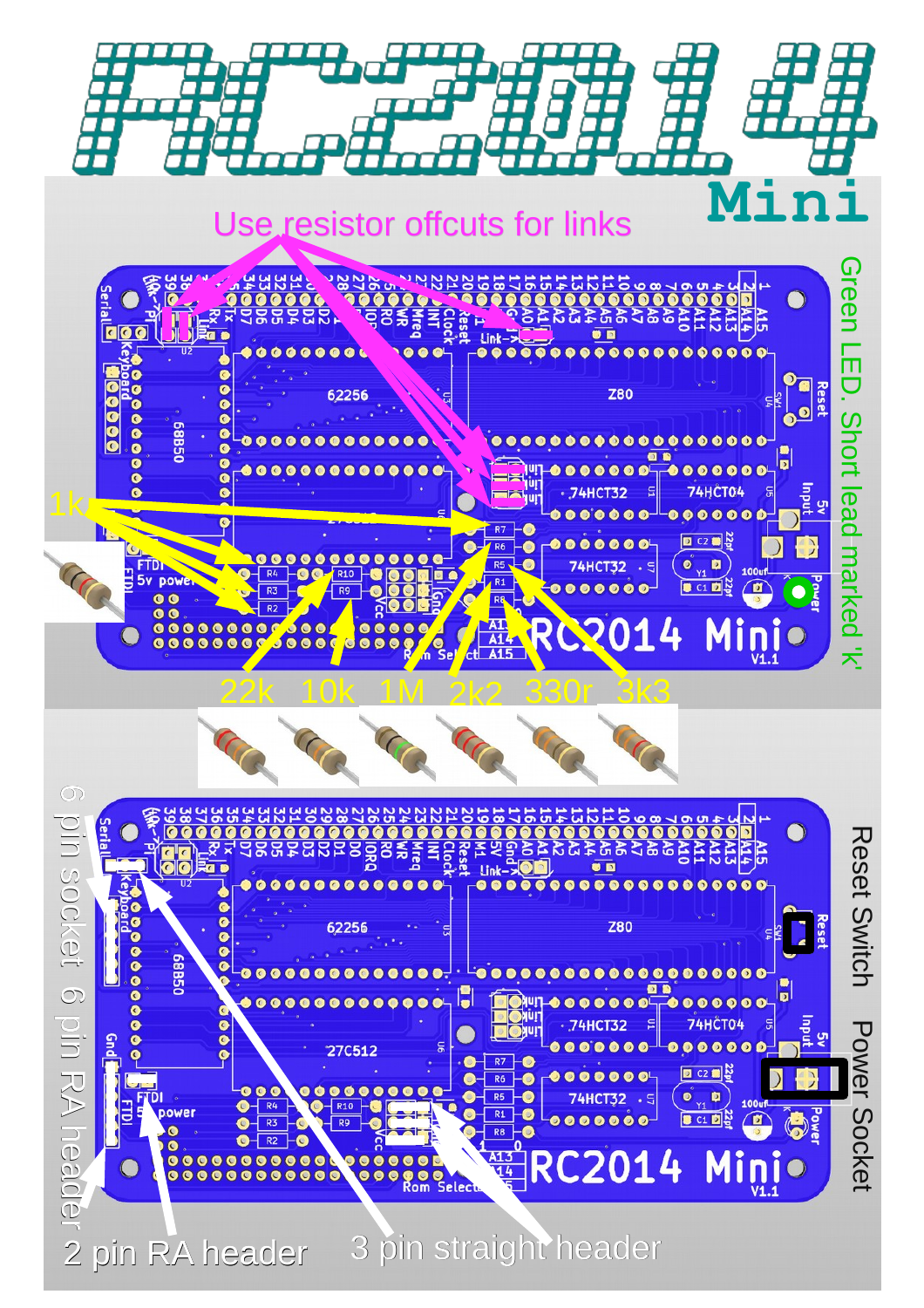

**Mini** 40 way straight pins, 40 way Right Angled pins And 40 way socket supplied. Fit to top or bottom

|             | $0 0 0 0 0 0$       |           | <b>QQQ</b><br>$\bullet$ | <b>G &amp;</b><br>$\bullet$<br>◒ | <b>EO</b>                 |                  |                   | www.rc2014.co.uk    | 0000                                           | <br>$\bullet \bullet \blacksquare$ |
|-------------|---------------------|-----------|-------------------------|----------------------------------|---------------------------|------------------|-------------------|---------------------|------------------------------------------------|------------------------------------|
|             |                     |           |                         |                                  |                           |                  | m<br>77 T         |                     |                                                | $\bullet$<br>盏<br>$\bullet$        |
| O           |                     |           |                         |                                  | er je s                   |                  |                   |                     | $\bullet$                                      | $\bullet$<br>$\bullet$             |
| OO          |                     |           |                         |                                  |                           |                  |                   |                     | 6                                              |                                    |
|             |                     |           |                         |                                  |                           |                  |                   |                     | ⋒<br>◉                                         |                                    |
| ×           |                     |           |                         |                                  |                           | e                | RFC2795 Compliant | $\bullet$           | $\bullet \bullet \bullet \bullet$<br>$\bullet$ |                                    |
| ø           | 0000006             |           |                         |                                  |                           | ×                |                   | $00000000000000$    | $\bullet$<br>$\bullet$                         |                                    |
|             |                     |           |                         |                                  |                           |                  |                   |                     |                                                |                                    |
|             | 0000000             |           |                         | $0 0 0 0 0 0 0$                  |                           |                  |                   |                     | 000                                            | $\bullet$                          |
|             | Ð                   | <b>Q</b>  |                         | $0000000$                        | O)                        |                  |                   |                     |                                                | 舂                                  |
| $\bigoplus$ | $\blacksquare$      | $\bullet$ |                         |                                  |                           | $\bullet$        |                   | $0 0 0 0 0 0 0 0 0$ |                                                | <b>DO</b><br>$\bullet$             |
|             |                     |           |                         |                                  | $\circ$<br>$\circledcirc$ | $\bullet$<br>€   | ▣                 | $\bullet$           | $\circledcirc$                                 | $\bullet$                          |
| 香           | $\blacksquare$<br>R | $\bullet$ |                         | 0000000                          | $\bullet$                 | $\ddot{\bullet}$ |                   | 00                  | $\bullet$                                      | 88<br>00                           |

#### Fit 20x2 socket on underside if you plan to use Pi Zero

Set the keyboard jumper to Pi or serial depending what keyboard input you want

| eria                                                               | ននន<br><b>SESS2</b><br><b>FEED</b><br>흦<br>G                                                                  | <b>Rese</b><br>សជ<br>Ξ<br>б<br>Link-                                                           | ഗ ന<br>$J$ or $J$ $\rightarrow$ $C$<br>795786<br>등<br>보검검<br>66<br>66<br>$\bullet$                                                                                                                                                                                                                                                                                                                                                                                                                                                                   | 믒<br>$\bullet$                                              |
|--------------------------------------------------------------------|---------------------------------------------------------------------------------------------------------------|------------------------------------------------------------------------------------------------|------------------------------------------------------------------------------------------------------------------------------------------------------------------------------------------------------------------------------------------------------------------------------------------------------------------------------------------------------------------------------------------------------------------------------------------------------------------------------------------------------------------------------------------------------|-------------------------------------------------------------|
| 88<br>05889                                                        | 62256                                                                                                         | -0                                                                                             | <b>Z80</b>                                                                                                                                                                                                                                                                                                                                                                                                                                                                                                                                           | ese                                                         |
| G<br>O<br>O<br>Gnd<br>Q<br>$\overline{c}$<br>88<br>power<br>٠<br>G | <br><b>27C512</b><br>$\bullet$<br>O<br>R <sub>4</sub><br><b>R10</b><br>R <sub>3</sub><br>R9<br>C <sub>1</sub> | H<br>$\overline{\mathbf{g}}$<br>R7<br>R <sub>6</sub><br>R <sub>5</sub><br>R1<br>R <sub>8</sub> | $\begin{array}{ccccccccccccccccc}\n\bullet & \bullet & \bullet & \bullet & \bullet & \bullet & \bullet & \bullet & \bullet\end{array}$<br>$\bullet \bullet \bullet \bullet \bullet \bullet \bullet$<br><b>74HCT04</b><br>$-74$ HCT32<br>밈<br>000000<br>000<br>$\bullet$<br>$\sqrt{2}$ C <sub>2</sub><br>$\bullet\bullet\bullet\bullet\bullet\bullet\text{-}$<br>ø<br>$\bullet$<br><b>74HCT32</b><br>$\cdot$ 5<br>Y1<br>$C1$ D <sub>2</sub><br>$\begin{array}{c c} \hline \textbf{0} & \textbf{0} & \textbf{0} & \textbf{0} & \textbf{0} \end{array}$ | $\frac{1}{2}$<br>ling<br>Va<br>딞<br><b>100uf</b><br>᠊ᠣ<br>Ø |
| ٠<br>$\bullet$<br>$\bullet$<br>$\bullet$<br>O<br>O                 | $\bullet$<br>$\bullet$<br>$\bullet$<br>$\bullet$<br>O<br>●<br>$\bullet$<br><b>O</b> O                         | $\bullet$ $\bullet$<br>Select A                                                                | RC2014 Minio                                                                                                                                                                                                                                                                                                                                                                                                                                                                                                                                         |                                                             |
|                                                                    |                                                                                                               | 'osition for BASIC                                                                             | nect jumpers to the Gnd (0)                                                                                                                                                                                                                                                                                                                                                                                                                                                                                                                          |                                                             |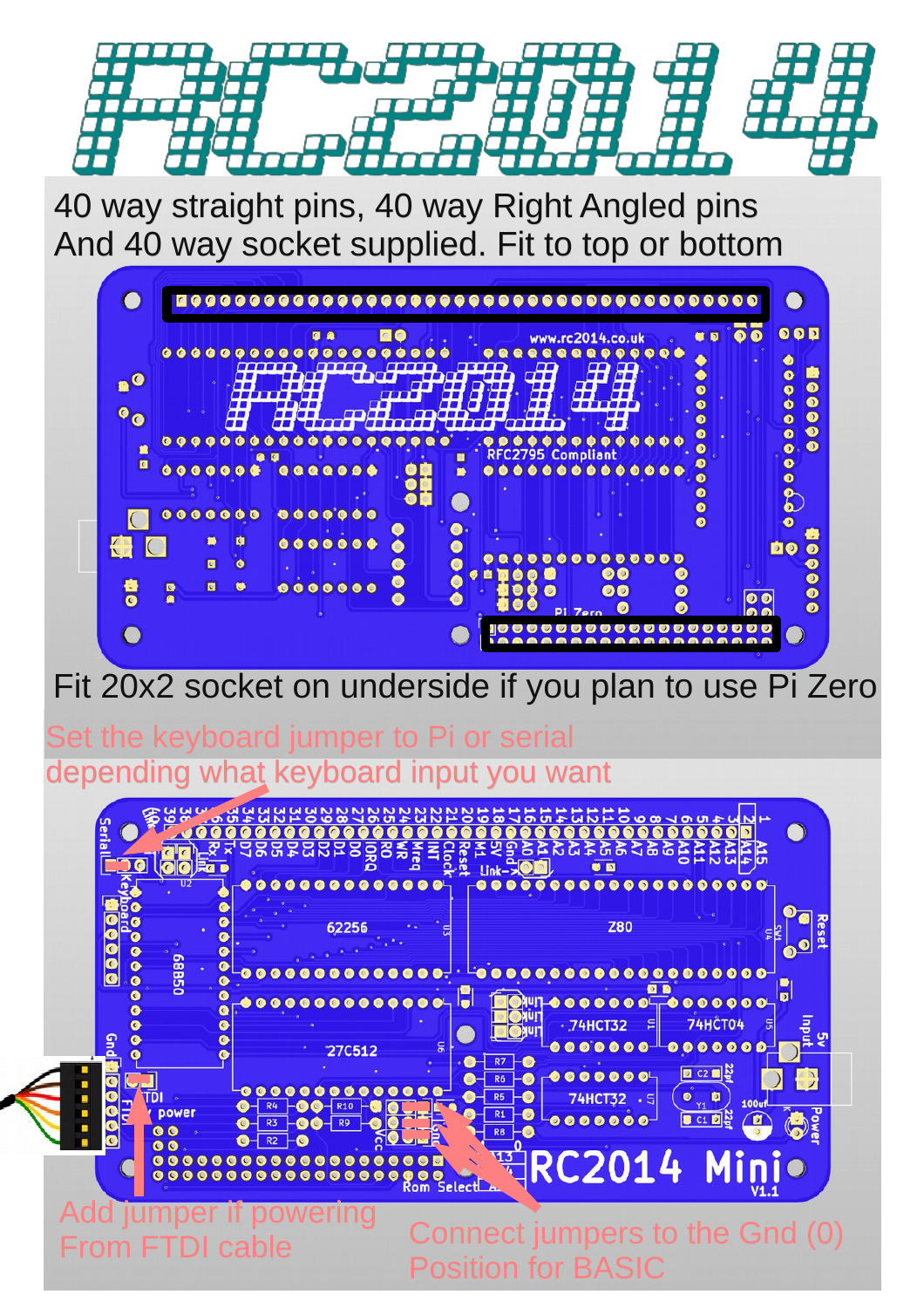

# Bill of materials

| 1              | X | RC2014 Mini PCB          |
|----------------|---|--------------------------|
| 1              | Χ | 24 pin wide DIL socket   |
| $\overline{c}$ | X | 28 pin wide DIL socket   |
| $\mathbf{1}$   | Χ | 40 pin wide DIL socket   |
| 3              | X | 14 pin narrow DIL socket |
| $\mathbf{1}$   | X | Z80 CPU                  |
| $\mathbf 1$    | X | 27C512 EPROM BASIC       |
| $\mathbf 1$    | X | 62256 RAM                |
| $\mathbf 1$    | X | <b>MC68B50</b>           |
| 1              | Χ | 74HCT04                  |
| $\overline{c}$ | X | 74LS32                   |
| $\mathbf{1}$   | X | 7.3728 Mhz Xtal          |
| $\overline{c}$ | X | 22pf ceramic cap         |
| 6              | X | 100nf cap                |
| 4              | X | 1k resistor              |
| $\mathbf 1$    | X | 1M resitor               |
| $\mathbf 1$    | X | 10k resistor             |
| 1              | X | 22k resistor             |
| $\mathbf 1$    | X | 2k2 resistor             |
| $\mathbf 1$    | X | 330r resistor            |
| $\mathbf 1$    | X | 3k3 resistor             |
| $\mathbf 1$    | X | 3mm green led            |
| $\mathbf 1$    | X | <b>RA Tactile Switch</b> |
| $\mathbf 1$    | X | 2 pin header             |
| 4              | X | 3 pin header             |
| 2              | X | 20 pin header            |
| $\mathbf 1$    | X | 40 pin header            |
| $\overline{1}$ | Χ | 40 pin RA header         |
| $\mathbf 1$    | x | 6 pin ra header          |
| 1              | X | 2 x 20 pin socket        |
| 1              | Χ | 40 Way SIL Socket        |
| $\mathbf 1$    | X | 6 way SIL socket         |
| 5              | Χ | jumper                   |
| $\mathbf 1$    | X | 2.1mm power jack         |
| $\overline{1}$ | X | <b>USB Barrel Lead</b>   |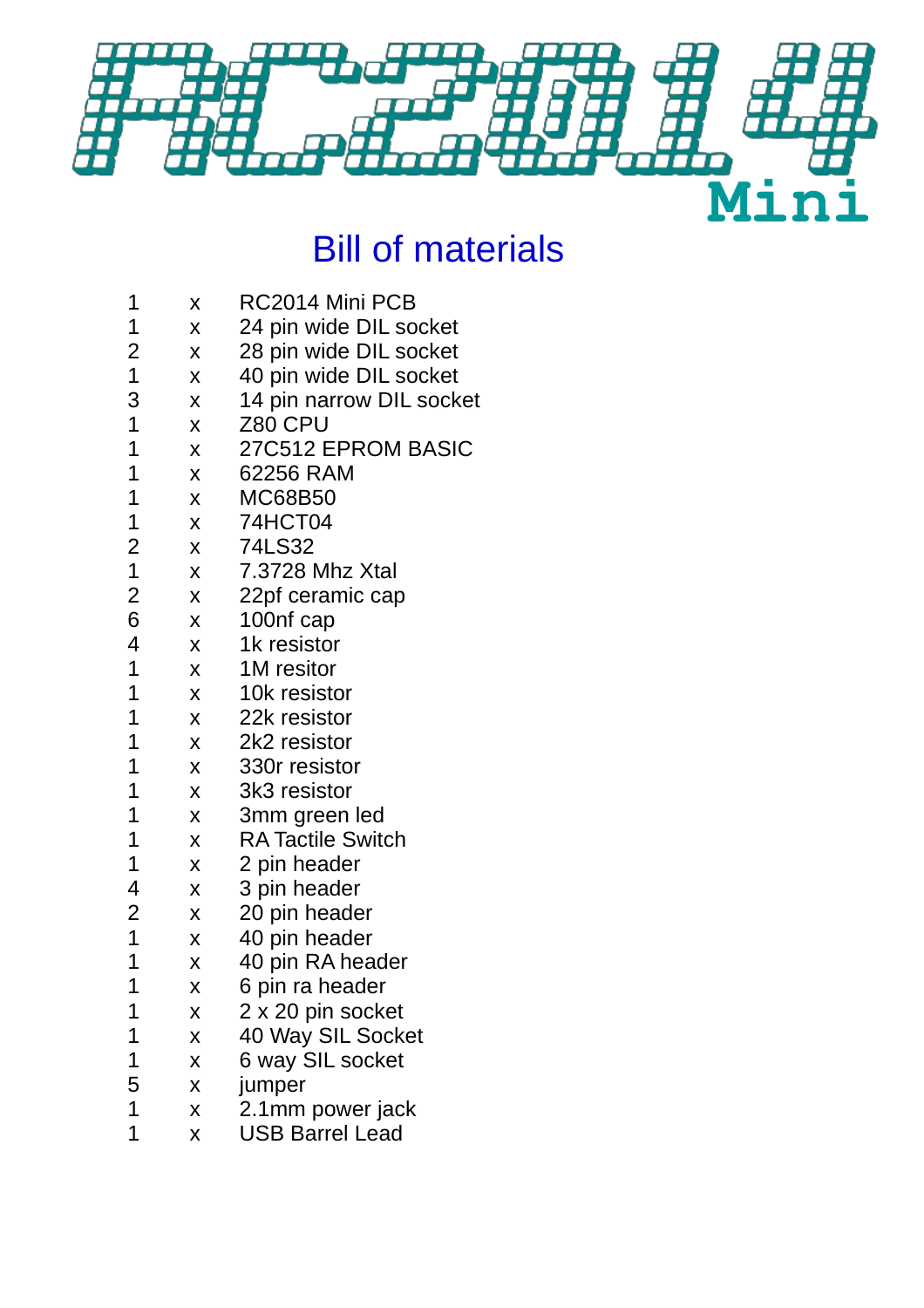